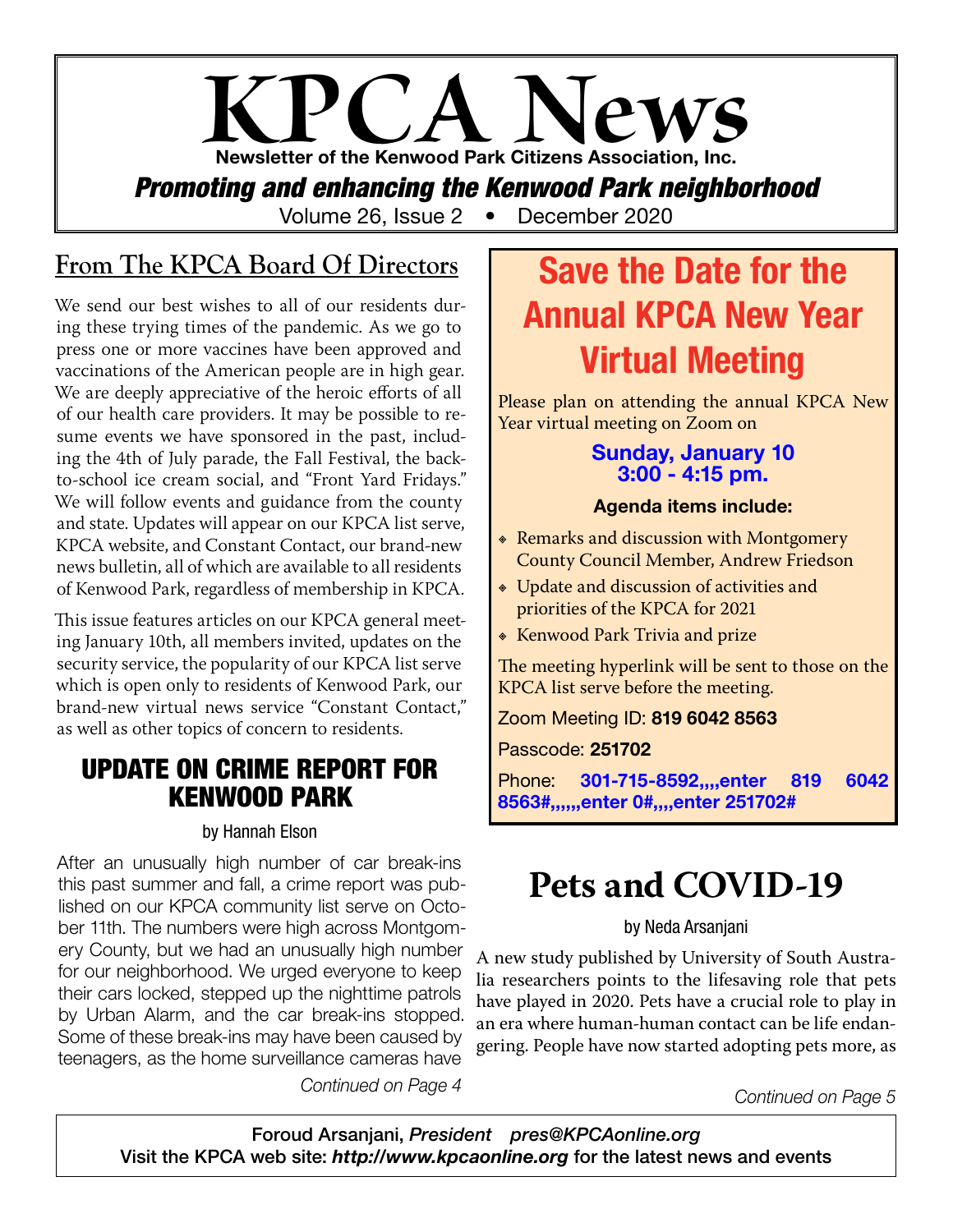



Did you see this riot of marigolds in the Millwood circle this summer and fall? It was beautiful! Thank you to the resident volunteer who planted it.

For the last few months the Corona Virus has put a damper on many of our community activities. We look forward to reviving the Garden Club this spring with a socially distanced plant swap on the Durbin Triangle in April.

Please look for announcements in the KPCA listserve. Whether you are an experienced gardener or just interested in developing a green thumb, we hope you will join us and welcome your ideas and suggestions or requests for club activities.

We are also looking for residents interested in helping to plan for the continued **beautification** of our public spaces and the replenishment of curbside trees in the neighborhood in 2021.

Please let us know if you would like to help in the efforts to enhance the appearance of Kenwood Park's Landscaping and Trees.

We look forward to hearing from you at *garden@ kpcaonline.org*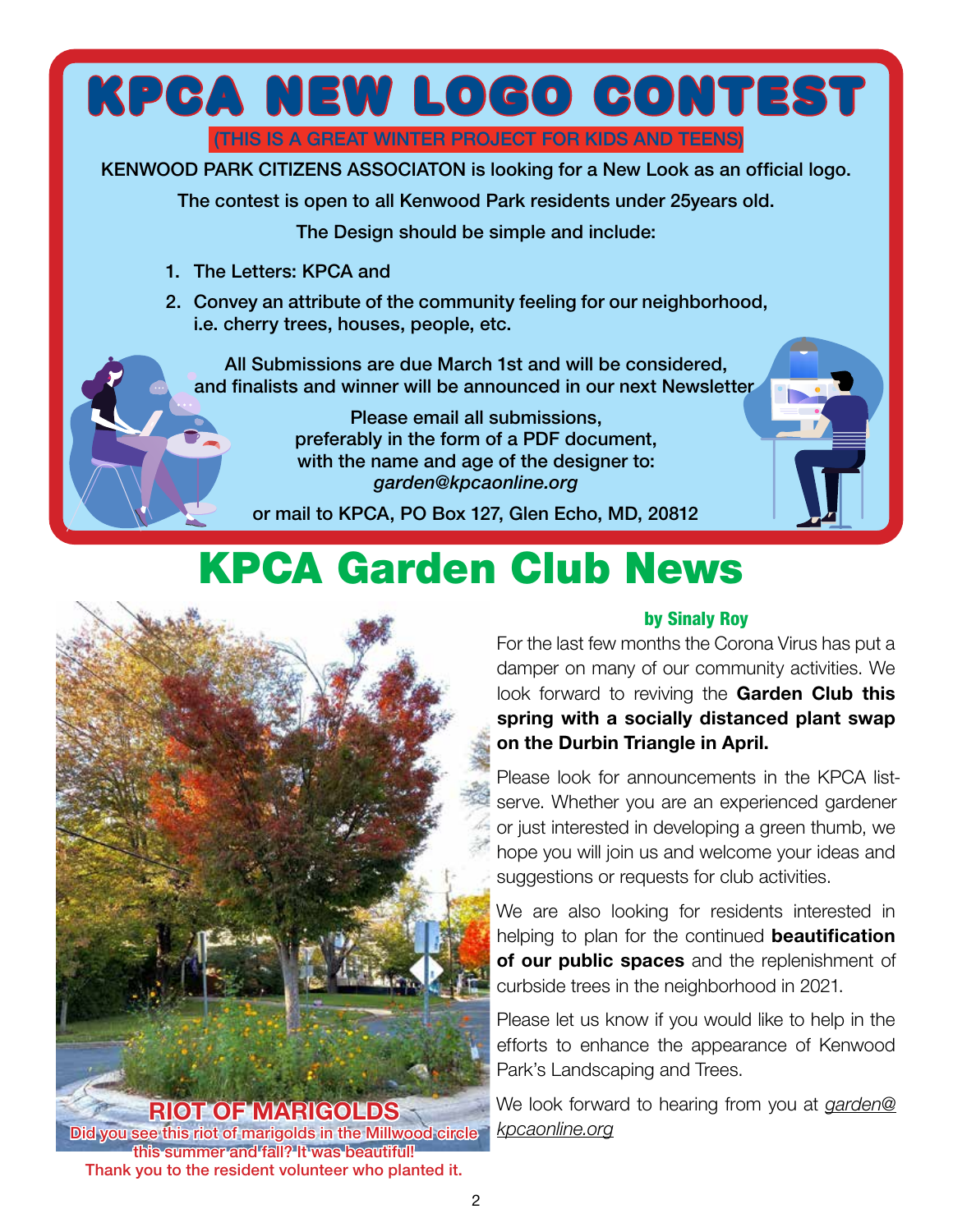

### Halloween in Kenwood Park

We did not have our annual Halloween Party and Fall Festival this year because of Covid-19, but our residents still showed the holiday spirit by decorating their houses. We collected some pictures, which will be published on our web site, kpcaonline.org, and in Constant Contact. Above is one great example that should make you smile, at 6824 Granby Street.

# ACTIVITIE! To Plan and Run

KPCA is forming an

# Events and Programs for

2021

We invite members to join this fun com-<br>mittee. We will plan events and pro-<br>grams such as Front Yard Fridays, 4th of July events, Zoom programs and more!

We will have a first Zoom meeting January 10th!

### Sign up by Jan 9, 2021

To join contact:

 Jo-Ann Harrison *community@kpcaonline.org* or *joannharr@gmail.com*

### **WHEN YOU GO ON VACATION**, **BURGLARS GO TO WORK.**

To help safeguard your home, trust Urban Alarm, providing peace of mind for residential communities since 2003. Our employees live where we work. Monitoring rates **starting at as low as 22.95 a month** to secure your home.

#### **24/7/365 Service**

We lower the crime rate in all communities that we Patrol and Protect.

#### **MOBILE COMMUNITY PATROL MEMBERSHIP**

**Providing an added layer of security for Kenwood Park residential customers** To Help the Mobile patrol service maintain its success in lowering crime in the Kenwood Park neighborhood, we need to increase our memberships for the Patrol services. Brand new residents can enroll for a prorated fee. Please contact **treasurer@kpcaonline.org.**  Existing residents who have not previously been security members may pay a prorated fee plus the cost of the following full year. **2 week vacation watch annually**

Our Membership includes:

**-Day and night mobile surveillance of your home and property. -Residential protection promotion on ALARM/VIDEO, AND SMART HOME SYSTEMS. Special pricing for all Kenwood Park homeowners. -5 Diamond certified call center for Burglar, Video, and Fire alarm monitoring**

**for additional fee starting at 22.95 a month**



**FOR ADDED MEMBERSHIP: PLEASE CONTACT treasurer@kpcaonline.org** CALL OR EMAIL TO SPEAK WITH A HOME SECURITY CONSULTANT TODAY. **202.265.2700 | kpcasecurity@urbanalarm.com**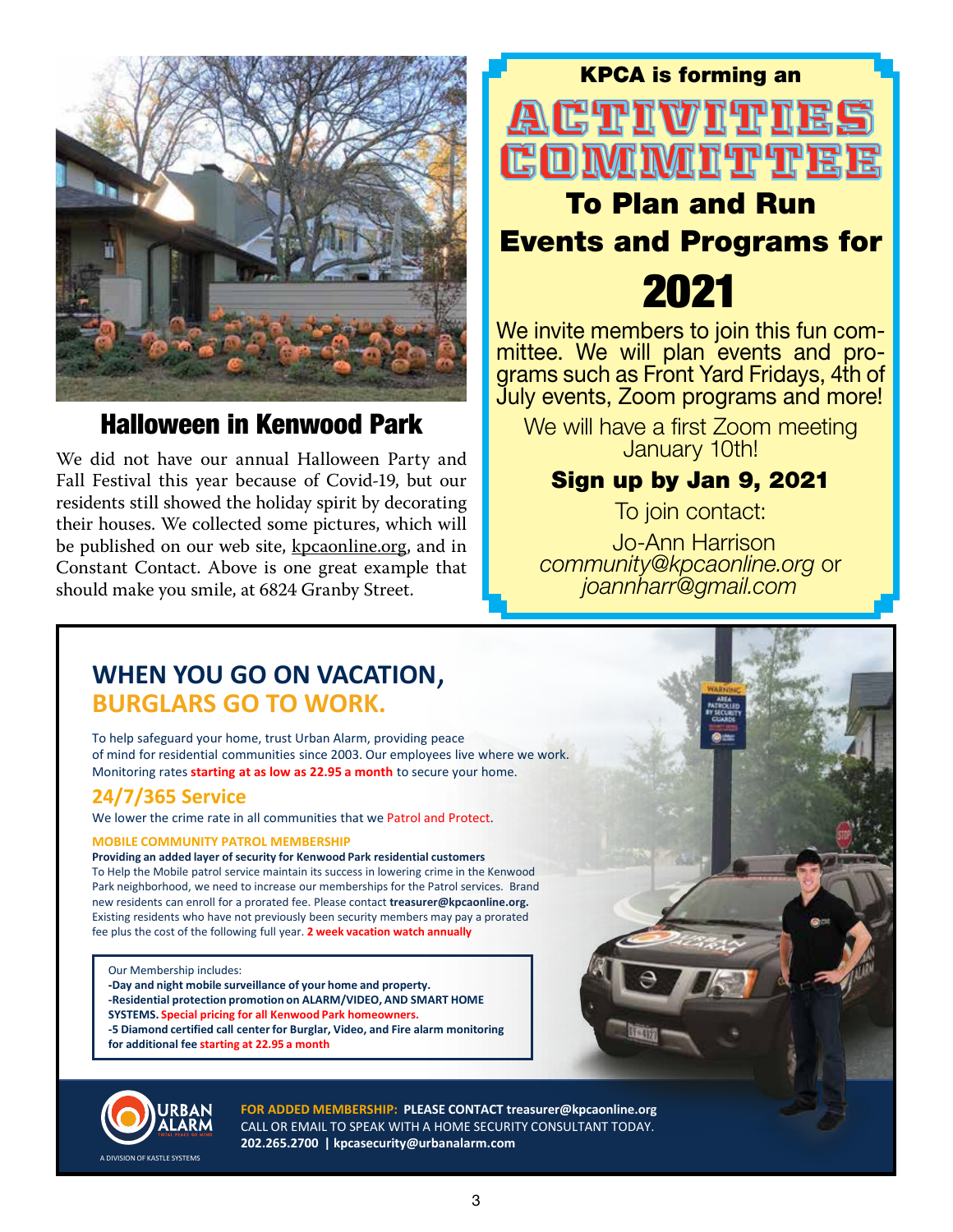#### Crime Update –*Continued from Page 1*

seen groups of teens walking at night, and there is ample evidence of their drinking alcohol from the bottles found on the grass. These kids could seize the opportunity to rifle through a car that was left open. Some incidents were more serious, such as the theft of two cars. However, other neighborhoods experienced other serious incidents such as stolen catalytic convertors and air bags, which are

the kinds of crimes from outside that a security patrol deters. Below is a list of crimes in our neighborhood, Kenwood Park, reported in social media and the Washington Post. If you have more information about these incidents or others, please let our security committee know at *security@kpcaonline.org*. Also, please support the security patrol, so we can increase their hours. Thank you.

| <b>Recent Crimes in Kenwood Park</b> |                       |                                                                                           |
|--------------------------------------|-----------------------|-------------------------------------------------------------------------------------------|
| <b>Date</b>                          | <b>Location</b>       | <b>Reported Problem</b>                                                                   |
| <b>July 2020</b>                     | 6100 block Robinwood  | Unlocked side garage door entered. Van's rear<br>window broken.                           |
| 7/2/2020                             | 5825 Marbury          | Car rifled through                                                                        |
| 7/24/2020                            | 5909 Plainview        | Car stolen from driveway                                                                  |
| 7/25/2020                            | Millwood              | Car break-in                                                                              |
| 9/14/2020                            | Whittier              | Car rifled through                                                                        |
| 9/14/2020                            | 5709 Tanglewood       | Car break-in                                                                              |
| 9/15/2020                            | 7211 Radnor           | Car break-in                                                                              |
| 9/15/2020                            | 5820 Durbin Rd        | Car break-in                                                                              |
| 9/15/2020                            | 6800 block Marbury    | Not known                                                                                 |
| 9/16/2020                            | 7300 block Radnor     | Not known                                                                                 |
| 9/21/2020                            | 5700 block Tanglewood | Not known                                                                                 |
| 9/22/2020                            | 6100 block Robinwood  | Car window smashed; items taken                                                           |
| 9/26/2020                            | 5836 Lenox            | Car stolen from driveway. Recovered from<br>southeast DC with different license tag on it |
| 10/4/2020                            | 7100 block Whittier   | Theft from car                                                                            |
| 10/10/2020                           | 6701 Whittier         | Halloween balloon stolen from front yard: 8' high<br>dinosaur balloon                     |
| 12/4/2020                            | 6200 block Clearwood  | Not known                                                                                 |
| 12/13/2020                           | 6104 Highboro Drive   | Attempted car break-in. Car cover taken. Car door<br>was locked.                          |
| 12/14/2020                           | 6213 Robinwood        | Vase taken from front stoop                                                               |

#### Acknowledgments

The Editor wishes to thank the contributors to this newsletter and Hannah Elson for editorial assistance. Special thanks goes to Ken Chaletzky of Copy General for preparation of this issue. .

Edward Elson *news@kpcaonline.org*

### Neighborhood Services

Because of the uncertainties caused by Covid-19 we are not listing our usual neighborhood services. However, if you would like to offer services that have | minimal contact, such as SNOW SHOVELING, please | send an email to our KPCA List Serve at *kpca@listserve.com.*

Here is one snow shoveler we know about:

Tom Robey, 240-381-7131, or *c\_rhind@yahoo.com*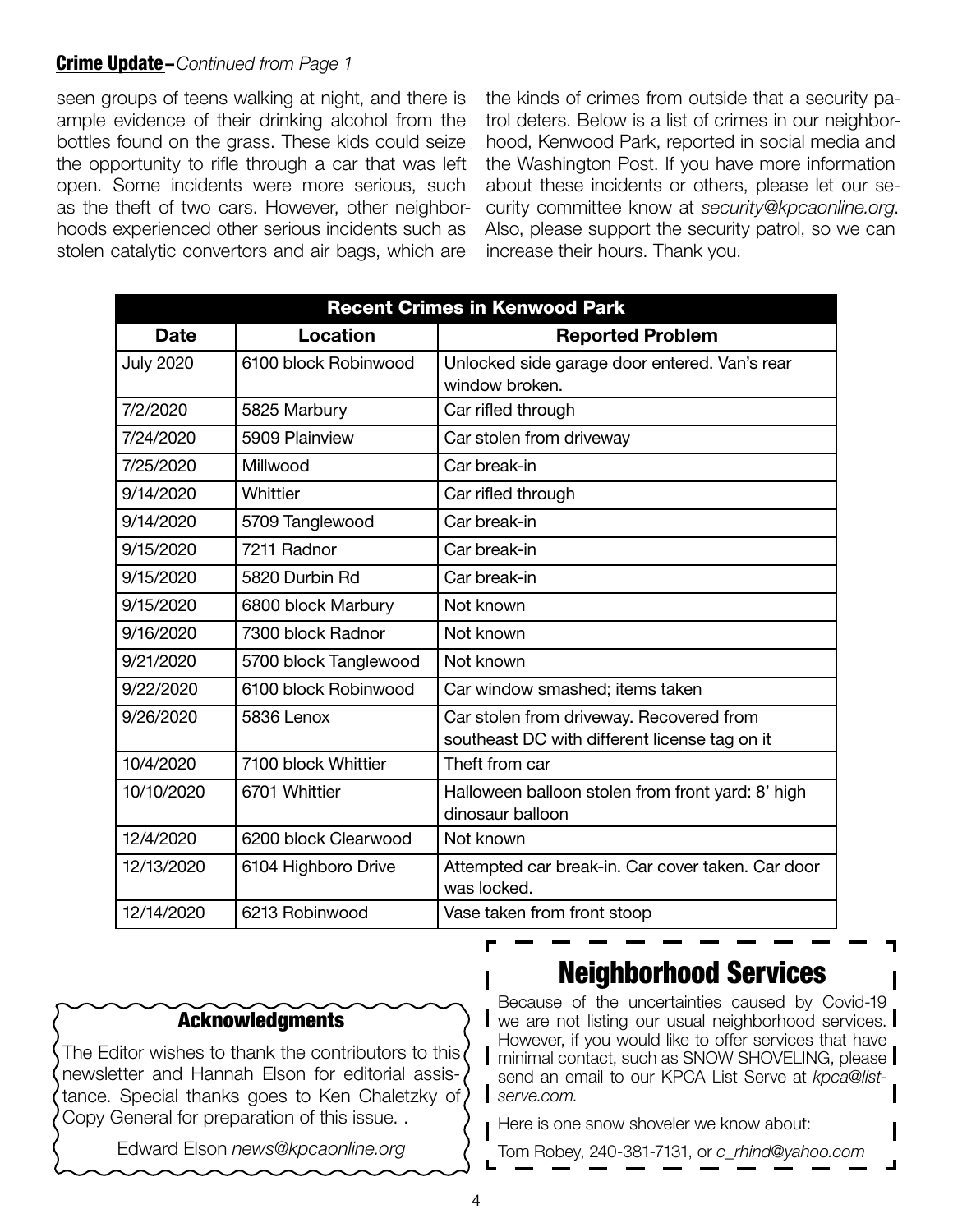#### Pets and COVID-19–*Continued from Page 1*

pets seem to be particularly important when people are socially isolated or excluded, providing comfort, companionship, and a sense of self-worth.

In the era of COVID-19, social distancing, and sudden lockdowns, our pets may be the only living beings that many people are able to touch and draw comfort from. Therefore, it is tempting to give someone a pet as a gift. However, pets are living and sensitive beings. While culturally, animals are not seen as human, they are still seen as individuals with likes and dislikes. Studies show that pets who are received as gifts have a higher rate of turnover to shelters. Pets are loving creatures who deserve to be cherished all their lifetimes. All too often, acquiring a pet when the timing is not quite right can result in their abandonment or destruction. Pets are not disposable objects. That cute and cuddly Christmas puppy or kitten needs lots of time and energy to make certain it matures into a healthy, well-behaved pet. Holidays are not really the best time for more commitments when there are so many other things that require our time and consideration.

Please think about whether a pet will be truly valued and loved for its lifetime before considering giving someone a pet as a gift.

December 01, 2020 From: *https://medicalxpress.com/ news/2020-12-pets-covid-furry-friends-lifesavers. html*

> KP Kennel Club kpkennel@kpcaonline.org

# Book Club

The Kenwood Park Book Club met on Zoom on December 17 to discuss two books, James Patter-



son's and Bill Clinton's The President is Missing, and Dani Shapiro's memoir Inheritance. We will meet again on Zoom on Thursday, January 28 to discuss

John le Carre's Agent Running in the Field and Liane Moriarty's Nine Perfect Strangers. New members are welcome and can inquire at *book@kpcaonline.org*.

# **Front Yard Fridays**

We will have to play it by ear, and see if Covid-19 dies down by this Spring, or maybe this Fall, before organizing these again. These gatherings of neighbors have been so much fun, occurring on Fridays from 5 to 7 pm, when there is nice weather. The host puts a table and a few chairs out on the lawn, some snacks and non-alcoholic drinks, and invites the neighborhood through our web site, kpcaonline.org, and our community listserve. Nearby neighbors are most likely to show up, since it is just an easy stroll to the party. New residents are especially encouraged to come, to meet others and ask questions. The host can remind people by distributing a flyer to the houses on the block. Guests can of course bring their favorite TGIF drinks.



### Streetlight out in Your Neighborhood?

Go here to get a crew out to fix it: *https://pepco.streetlightoutages.com/ public/default.html*

Linda Chaletzky

Realtor Licensed in MD, DC & VA

*Incomparable Service… Incredible Results!*



c: 301.938.2630 | o: 202.364.1700 lchaletzky@eversco.com www.lindachaletzky.com

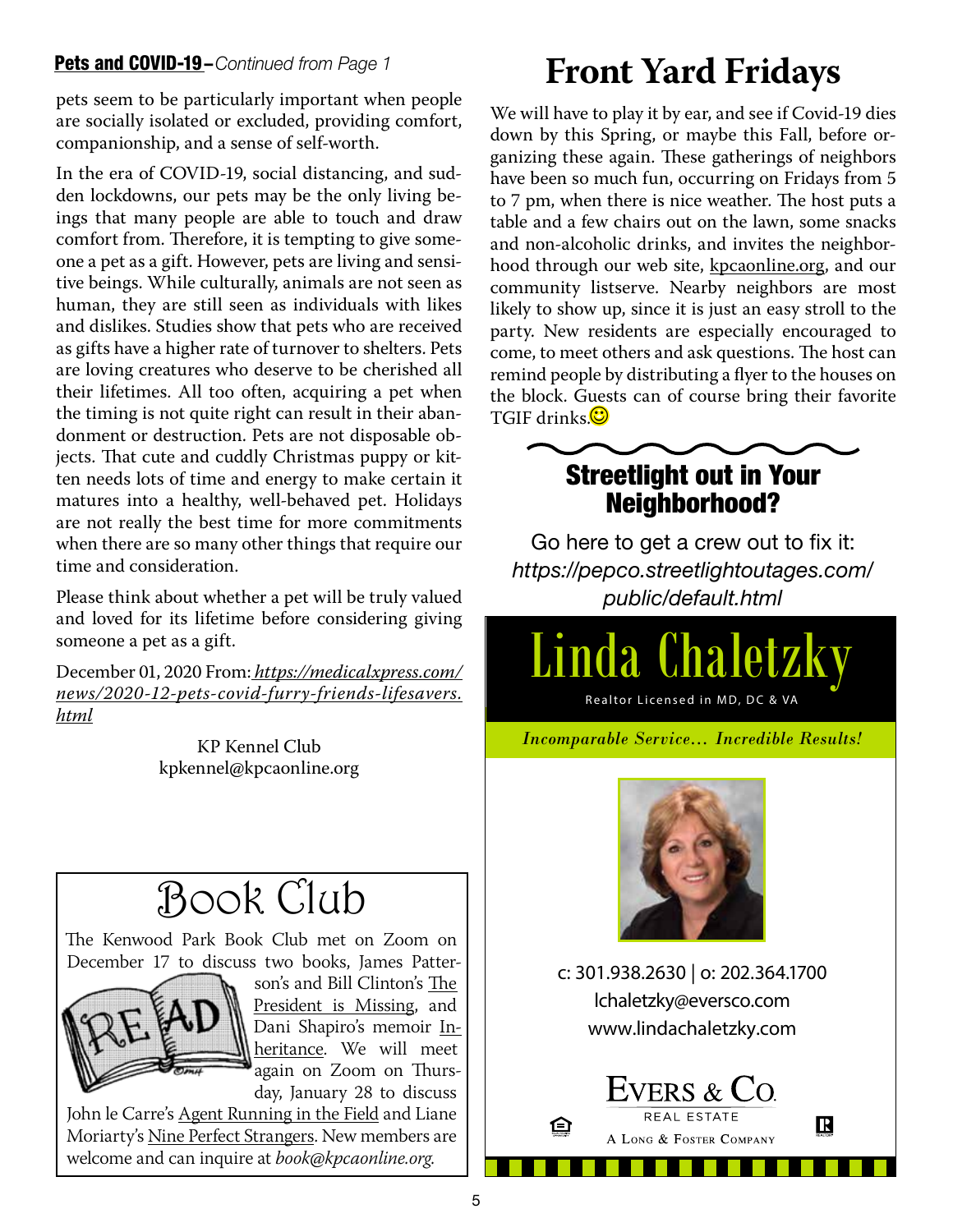## Update on the KPCA Community List Serve

Our KPCA community list serve, which allows us to send emails to each other in our own neighborhood, is restricted to residents of Kenwood Park, whether a member of KPCA or not. Useful information is posted there, including local updates on Covid-19, community issues, and reminders of trash collection slide days. The list serve is helping neighbors to get to know each other. Items for sale can be posted for local pickup, instead of having to ship them, by just sending an email to *kpca@listserve.com*. The site has had interesting exchanges of information on diverse topics, including the sighting of a coyote by one neighbor, which provoked comments from other residents about observation of other animals including foxes.

To join, go to the Kenwood Park web site, KPCAonline.org, and either on the lower right corner, or on the left side of the page (KP Email Sign Up), you can sign up for the free list serve.

# **Safety Tip: Nearest Neighbor Watch**

You probably know at least one of your nearest neighbors, if not all of them. We (the KPCA Board of Directors) propose that you each find out who your four nearest neighbors are: the ones on the right, the ones on the left, the ones across the street, and the ones in the house behind you (if the house is visible).

You can form a Nearest-Neighbor Watch grouping, which means letting each other know when you will be away, and that they should watch for any suspicious noise or activity at your house. Have each other's phone number and email address.

Maybe they would pick up your mail and packages and hold them for you. Yes, Urban Alarm can do some of these things for you, but they cannot be there all the time. Our security patrol provides a deterrent to keep organized or outside criminals from targeting our neighborhood, as well as watching over our homes and streets.

# TRAFFIC SAFETY AT BLIND CORNERS

The KPCA Traffic and Safety Committee succeeded in having Montgomery County solve safety issues at the corner of:

1. Marbury Road and Landon Lane. There were stop signs on Marbury Road, and not Landon Lane. The visibility down Landon Lane extends only half a block. Pickup trucks would be racing up Landon and be



halfway through the intersection before oncoming Marbury traffic could see them and remain stopped. Montgomery County added two stop signs to make it a four-way stop.

2. Millwood Road and Goldsboro Road. Cars pulling out of Millwood and onto Goldsboro could not see oncoming traffic on the left because of a thick stand of Italian Cypress trees. The county thinned the lower sections of the trees out, improving the visibility, as can be seen in this photo.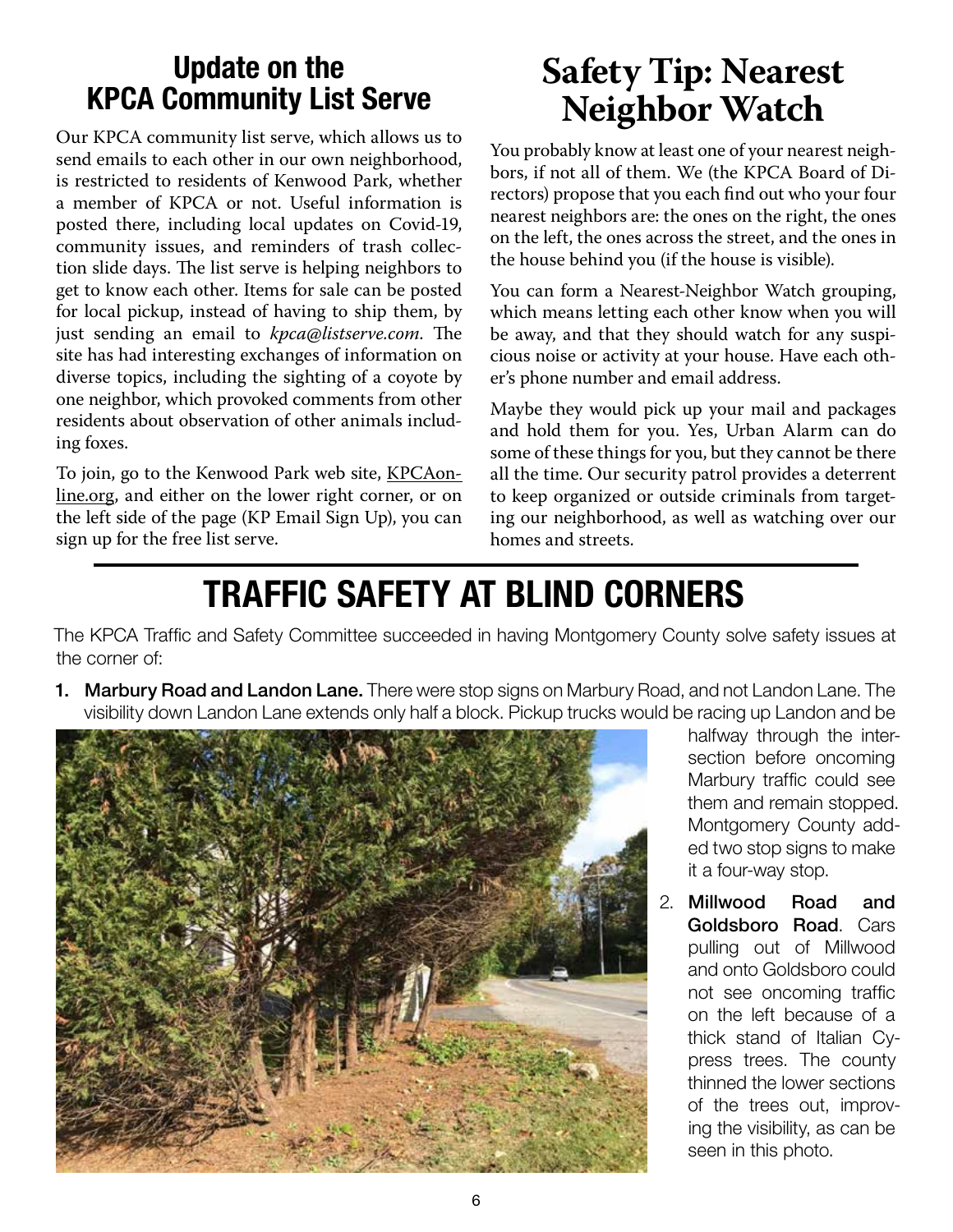# **Real Estate at the End of 2020**

Let's not belabor the obvious horrible year it's been. Let's focus instead on the wild ride real estate has been. I am frequently asked, often with this forlorn look, how the real estate market is, the assumption being it must be pretty rotten without real open houses and people afraid to go out. And I smile and ask how long an answer the questioner would like. Because it has been one wild ride!

Take our own Kenwood Park. In a usual year we have 16-18 houses pass from one owner to another. This year we have had 7. Just 7! This is representative of the entire Metro area. There is, and has been over the last few years, historically low inventory. Of course this year the pandemic has had something to do with this.

So why haven't owners been listing? Some don't want strangers traipsing through their homes who might be virus carriers. Seniors who might have considered a more communal setting, such as an over 55 adult community are steering clear of those residences during the pandemic. And many are now having their children and grandchildren staying with them for weeks or months at a time so they can be together. In other words, they have found added value in their homes.

Coupled with historically low interest rates, this creates something of a feeding frenzy. There are scores of buyers with nothing to buy! So the listings, particularly those under \$1.5M are swamped with showings and have multiple offers with final prices registering over the list price. Of course, the better a house shows and the more realistic the list price, just as in normal times, the more apt this is to happen. But a house

### Bridge Club

The Kenwood Park Bridge Club normally meets on weekday mornings or afternoons in neighbors' homes. We are looking for more singles and couples interested in playing at the interme-  $\frac{1}{2}$ diate level. Please join us! Because of Covid-19 our meetings are suspended indefinitely at this time. For more information call Gloria Fitchett (301) 229-8480, or *dfitchett@msn.com.* in good condition, that is staged and priced properly, will generate a huge amount of interest.

But if an owner has a plan that will work in terms of moving, the time couldn't be better to sell. With extremely low rates buyers can purchase more home for the money and are eager to do so. This makes Kenwood Park's bigger homes on big lots very appealing. Many people want more space to work at home,  $\frac{1}{2}$ and it looks like that's a trend that will continue. And folks with small children are feeling the walls moving in on them. Those in densely populated areas want more outdoor space and so now, bucking the trend of the last 15 or so years, the suburbs are looking really good to them. Close in suburbs like Kenwood Park now look even better than before!

There is currently one new home on the market for \$2.595M, and one under contract and still under construction listed at \$2.195M. Of the homes sold this year, there were two sales in the \$1.1M-1.70M range with the 5 others being newer construction, the highest \$2.73M. There have been 15 rentals from \$4000/ mo. to \$8850/mo., most in the \$4000-\$5000 range.

**I wish each and every one of you a HEALTHY, peaceful and less stressful new year! May we all emerge from this better in some small way than before it began so it will not have been for naught. And may community be a source of support and kindness for us all.**

#### *contributed by Linda Chaletzky lchaletzky@eversco.com*

\*Statistics are taken from the Bright MLS system for these areas: Washington, D.C., Montgomery County, Maryland, and Fairfax County, Arlington, Alexandria, and Falls Church in Virginia. ∞∞∞∞∞∞∞∞∞∞∞∞∞∞∞∞∞∞∞∞∞∞∞∞∞∞∞∞∞∞∞∞∞